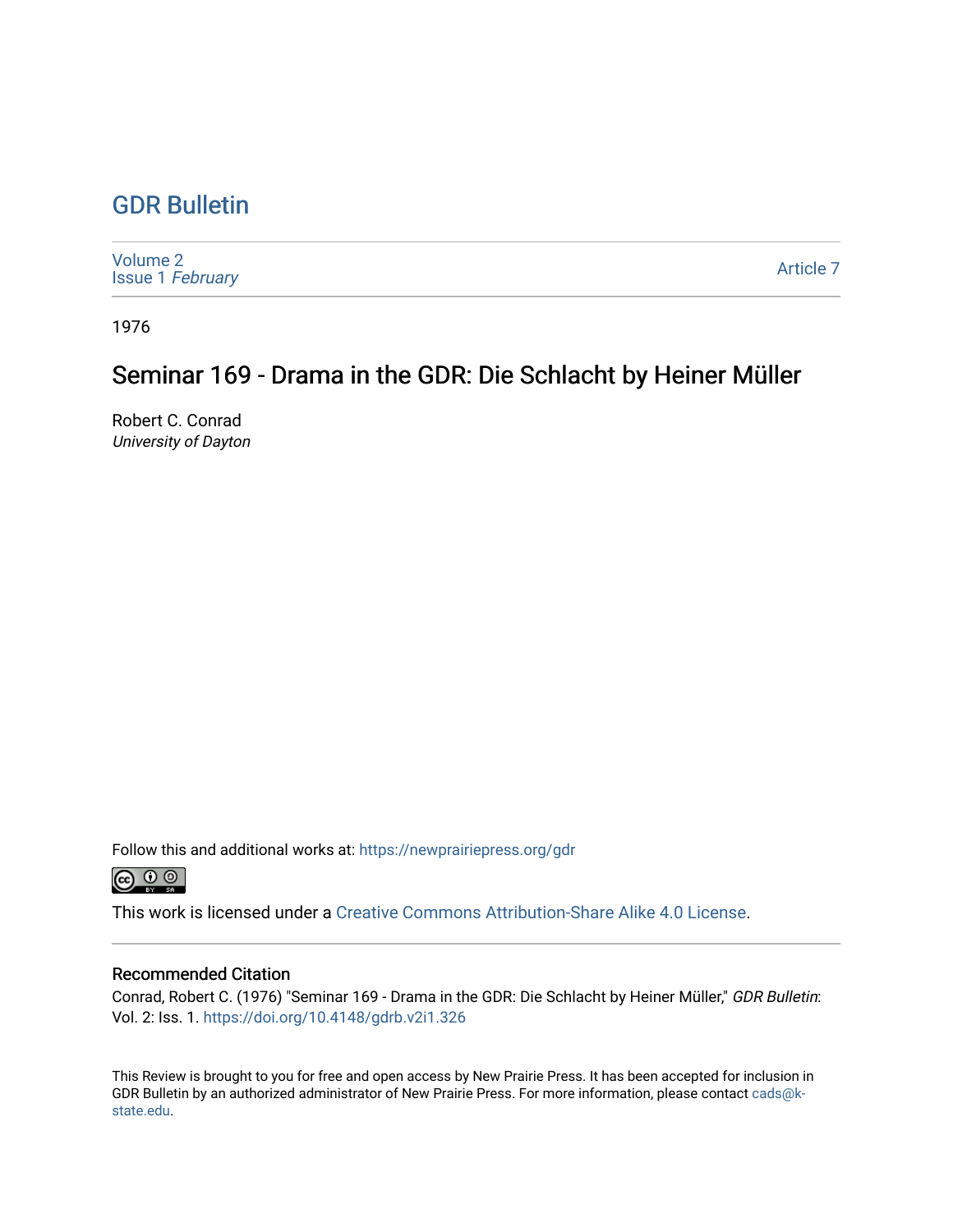Starrels, John and Anita Mallinckrodt: Politics in the German Democratic Republic.

(New York: Praeger Special Studies Series, 1975. \$22.5Q. The first systematic study in English of the political system of the GDR, using systems-functional analysis.

#### Tauchnitzstraße --- Twerski-Boulevard.

Autorenkollektiv. (Halle: Mitteldt. Vlg., Okt. 1975). Gegenstand sind die Probleme der Entwicklung der sozialistischen Gegenwartsliteratur. Es geht um produktive Formen der Aneignung von Welt und Wirklichkeit, um das Schaffen einer Kunstwirklichkeit , die dem Leser beim Erkennen und Meistern seines Lebens helfen kann.

Töpelmann, Sigrid: Autoren, Figuren, Entwicklungen. Zur erzählenden Literatur in der DDR. (Berlin: Aufbau-Vlg., Nov. 1975). Die Arbeit untersucht erzählende Werke der DDR-Literatur, in denen der Krieg als auslösendes Moment für Entwicklung und Wandlung des Menschen eine besondere Rolle spielt.

Was zählt ist die Wirklichkeit. Anthologie. Hrsg.: W. Liersch. (halle: Mitteldt. Vlg., Nov. 1975. Äußerungen der Schriftsteller über ihre Arbeits- und Lebenspraxis, vermitteln direkte Einblicke in den Schaffensprozeß, gehen ein Bild vom Werden und Wachsen sozialistischer Literatur in der DDR.

Wenig, Ernst: Das Verhältnis. (Halle: Mitteldt. Vlg., Nov. 1975). Das Buch zeigt, wie sich gesellschaftliche Widersprüche auch noch im Leben der jungen Generation spiegeln, wie auch sie sich ihr Bild von der Zeit erobern muß.

Weiss, Rudolf: Die Suche nach Ole Westergaard. (Berlin: Militärvlg. d. DDR (VEB), Sept. 1975). Ein dänischer Schiffsoffizier such seinen vor einem Jahr verschollenen Bruder.

das Heldentum jüdischer Menschen in den Konzen- Müller his own estimate of the play's position trationslagern wird geschildert.

Wolter, Christine: Wie ich meine Unschuld verlor. Erzählungen. (Berlin: Aufbau-Vlg., Feb. 1979. In schwierigen Lebenssituationen suchen die Heldinnen nach Möglischkeiten, sich zu behaupten, ihr Leben selbst zu gestalten.

Ziergiebel, Herbert: Vizedura und andere merkwürdige Begebenheiten. (Berlin: Eulenspiegel Vlg., Dez. 1975). Ein vielfältiger Spektrum von Ge<del>pahied tyn Paie</del> Presugne uber die Groteske bis zur Satire reichen.

# **REVIEWS**

GDR Seminars at San Francisco MLA 1975

Seminar 169 - Drama in the GDR: Die Schlacht by Heiner Müller

This seminar on GDR drama was one of the most successful at the San Francisco MLA. After three brief, but informative and accurate intoductory statements--each about five minutes in length, the first outlining the history and development of theater in the GDR, the second clarifying the place of Heiner Müller's dramaturgy in this tradition, and the third explaining the relationship of Die Schlacht to Brecht's Furcht und Elend des dritten Reiches--Heiner Müller then read the scene "Fleischer und Frau" from his own play. From the many comments and questions that followed, a few remarks seem especially noteworthy. One person charged Müller with distorting, in the first scene of the play, the unbroken socialist tradition of the working class which never succumbed to Nazism. Müller responded that it was just such thinking that he was trying to reevaluate in the play. The insistence on the incorruptibility of the German proletariat was, he thought, a cliché of socialist realism which prevented an accurate understanding of history and, hence, the progress of socialism .

Wander, Fred: Der siebente Brunnen. Erzählung. with interest to the descriptions of the scenes. (Berlin: Aufbau-Vlg., Feb. 1970. Das Leiden und The final question of the seminar solicited from Since Die Schlacht, though written in the early fifties, had its world premiere in November 1975 in East Berlin and two weeks later its West German premiere in Hamburg, at a time when Müller was in the U.S., he had never seen the play performed. Two people in the audience who had attended the Berlin production described the performance. Because of the play's skeleton quality of terse language and minimal stage directions, both Müller and the audience listened in the tradition of East German theater. He thought his presentation of the negative aspects of man's nature (brother murdering brother, father shooting wife and daughter, soldiers eating their comrade, a wife killing her husband, father and mother betraying their son) rather than a rigidly optimistic view of life, was the essence of the work's newness for the East German stage and accordingly spoke for a younger generation of GDR dramatists who desire to present in their works the whole man free of stereotyped characterization. 1